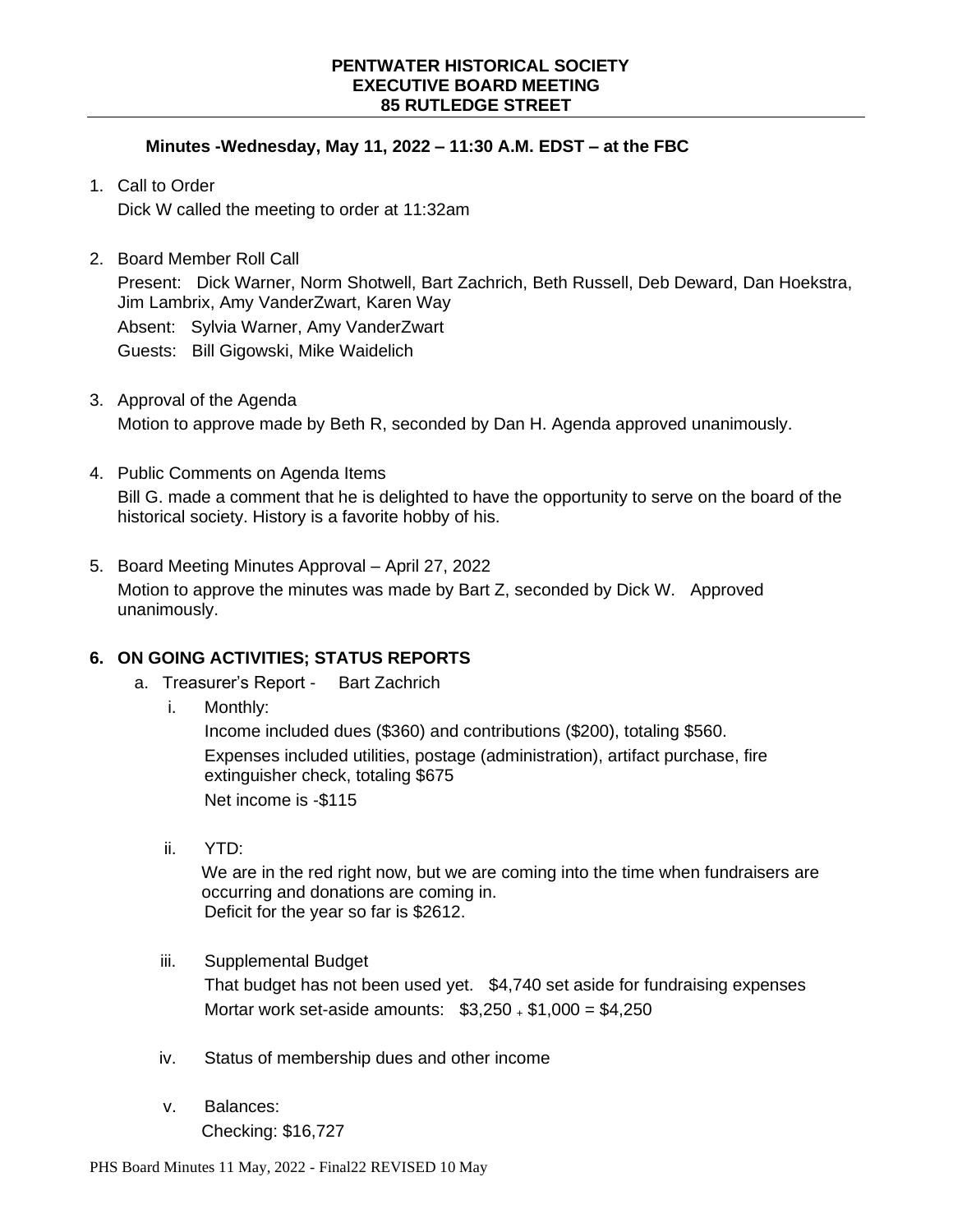Savings \$51,607 CFOC \$51,690 (13% gross in 2021) Should the \$1,767 dividend be used? Norm Shotwell moved to put the dividend into the PHS Expansion Fund. Bart Z seconded it. Approved unanimously.

**Action Item: Bart** to contact Tammy to have the \$1,767 dividend moved into PHS Expansion Fund. How will the remainder of the tuck pointing be funded? It was suggested that it come from our CFOC building fund.

Norm S made a motion to approve the budget as submitted. Seconded by DW. Motion approved unanimously.

- vi. Status of CFOC investment
- b. Membership Dick Warner
	- i. new members Two new members in April.
	- ii. Dues discussion subcommittee studying current approach with new ideas This discussion will occur later.
	- iii. Board Membership candidates
		- 1. Bill Gigowski as Secretary Motion to approve Bill as Secretary made by \_\_\_\_, seconded by \_\_\_\_\_.
		- 2. Mike Waidelich as Treasurer Motion to approve Mike as Treasurer made by \_\_\_\_, seconded by \_\_\_\_.
- c. Museum Activities Dick Warner
	- i. 2 new members. In April
	- ii. Opening day 1 June, Wednesday. Who will host? It was recommended that Dan H be the host on opening day since he has created several new exhibits. He agreed to be the host that day. 3<sup>rd</sup> grade class will visit on June 3. Deb will create the hide and seek form in time for this class visit.
	- iii. Liquidate assets, such as donated paintings, via auction? Dick has consolidated the paintings to determine what can be sold. There are several paintings from a well-known artist that might generate up to \$500 apiece, as well as sketches..

This will be tackled after the garage sale.

d. 2022 Events Planning - Debbie Deward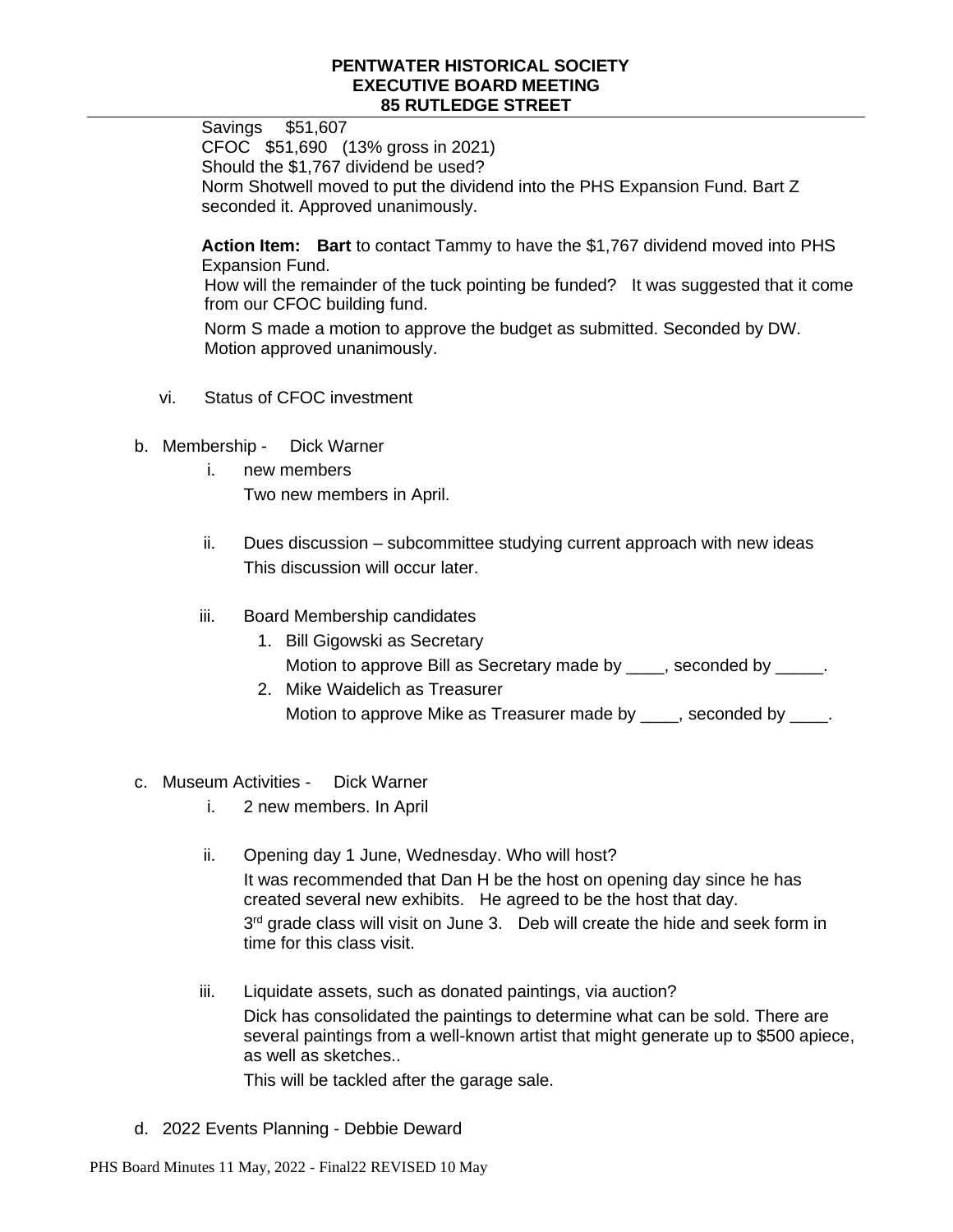- i. Dinner: everything is set up. There will be signup sheets for the garage sale, for working at museum, charter member contact info, etc. Deb has a list of things that need to be mentioned at the dinner.
- ii. Charter members for 40 yr anniversary (1983 joiners)
	- 1. Advertise aggressively

We are still looking for additional charter members to attend the dinner. Pens are already in.

Deb has the names of all the past presidents.

Advertising info has been given to Jim.

Line about the GLE People Fund has not been included yet. It could be included in the July and August PTW ads.

**Action item: Beth** to send line for PTW ad to recommend the GLE People Fund and its donation.

- e. Marketing Plan 2022 Review Jim Lambrix
	- i. Marketing thrust

The ads area all set for the summer.

ii. Tours: History Cruise; Hancock walks; House tour; Possible summer talk on Village Green after Farmer's Market

The History Cruise will take place this summer. The city has approved use of the water taxi, and it will also be used for History Cruise tours.

History On Hancock would be Wednesdays and Fridays at 4pm.

History on the green will be after the Farmer's Market events.

Architectural tour will occur also, with Pam V. continuing as docent and Robin M. as an additional docent.

Bart and Beth plan to meet with Ron Beeber on Wednesday, May 18, to discuss tour scheduling and docents.

Dick W mentioned that someone should be in charge of all the tours.

Advertising will be done around town, and on social media. It was suggested that social media and Décors by Sandra would probably be the two best places to advertise the tours.

Vote on pricing / suggested donation will occur at May 24 meeting.

There was some discussion about whether we need different topics at the tours. It was stated that the different tours would have the same topics, but would hopefully appeal to different audiences.

It was suggested that maybe a paid ticket could have a partnership with one of the restaurants in town… ticket would include a discounted drink to a restaurant.

iii. Float for Homecoming – Red Barn; discuss plan for

The idea for this year's float would be a small barn on a trailer. Jim L needs funding for building the float. Minimum of \$500. Next year's float suggestion was an auctionable replica of the Red Barn, to be used as a playhouse or storage shed in someone's yard.

Dan H made a motion that we provide the marketing director with funds of up to \$500 for the homecoming float. This was seconded by Dick W. Motion approved unanimously.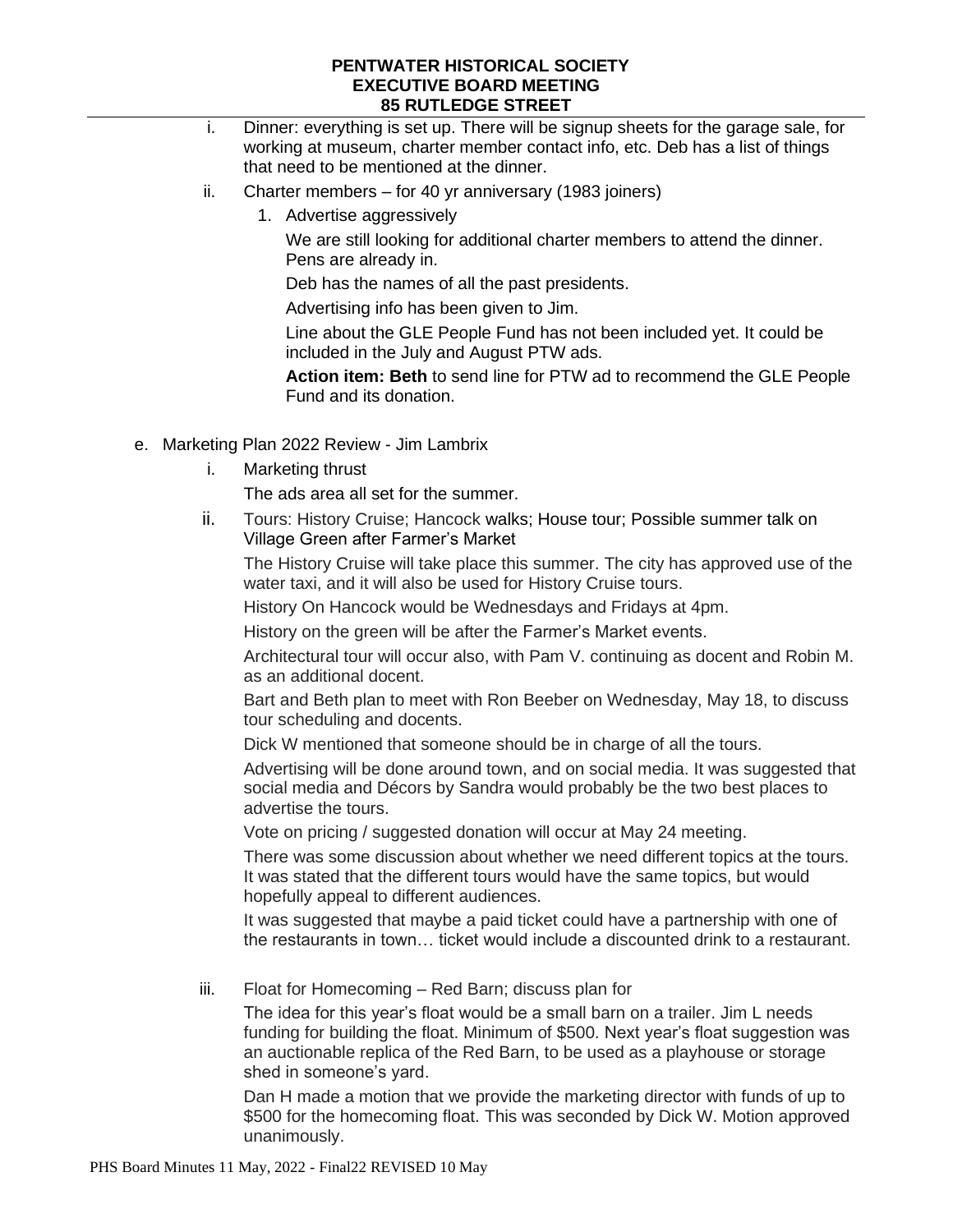**Action item: Jim L**. to talk to George and Cindy to see if they will assist in building the red barn float.

- f. Museum Operation Report Dan Hoekstra
	- i. Dan will submit expenses for basic tools to be stored at the museum. It amounted to about \$250.
	- ii. Caleb, from Pentwater This Week, asked about again doing articles and photos about historical things in Pentwater as part of their publication. Dan will meet with Caleb next week. Norm suggested that we offer him honorary membership, and that was agreed with by the board. Norm S suggested that we might offer him an honorary membership. Dan H will approach him with this offer.
	- iii. Fire display: meeting with Terry Cluchey next week to see artifacts that might be used in the display. The antique fire hose reel is inside the museum. Also have a locker from John Sayles, the firefighter that died in 2012 shortly after severe exertion during a firefight. There will be an emotional viewing of the exhibit for family and friends before the museum opens.
	- iv. Police display is coming along. Still need a few items of clothing to complete it.
	- v. The artifacts from the Mears Red Barn will not be exhibited this year. Items will be removed from the barn in the next week or two, and put into storage, to be displayed in future year.
	- vi. Docent Staffing by Dan/Joan how to attract new docents. Joan is asking for confirmation of hours and days of opening. Dan H. will get her this info. The hours were incorrect on the website.
	- vii. PAC use of Guide by Cell; or QR code use.

PAC has asked if they can piggy back off of our guide by cell.

Dan H asked us how we are partnering with PAC.

Norm pointed out that we plan to ask them to help us design signage, and we have already had discussions with them about partnering on a red barn art contest. The Red Barn Art Contest will raise awareness

It was also pointed out that if a caller called the phone number and punched the wrong number they would hear information about the museum.

Norm S made a motion that we allow PAC to share in the Guide by Cell phone number for the summer of 2022, Sculpture Walk exhibits. Seconded by Dan H. Approved unanimously.

- viii. Tracking of artifacts donated; need an improved system to track artifacts No discussion this month.
- ix. Clean up days use multiple days inside & outside. This will occur on Thursday, May 26. People should bring cleaning supplies. The high school students have a community service day on May 20, but it's not known if any students will be assigned to help at the museum.

**Action item: Dan H** – to contact school to see if they can assist with the cleanup on May 20. (Done: 4 students and one teacher will be assigned to help the museum)

**Action item**: **Dan H** - Dan will get task lists for inside and/or outside cleanup work.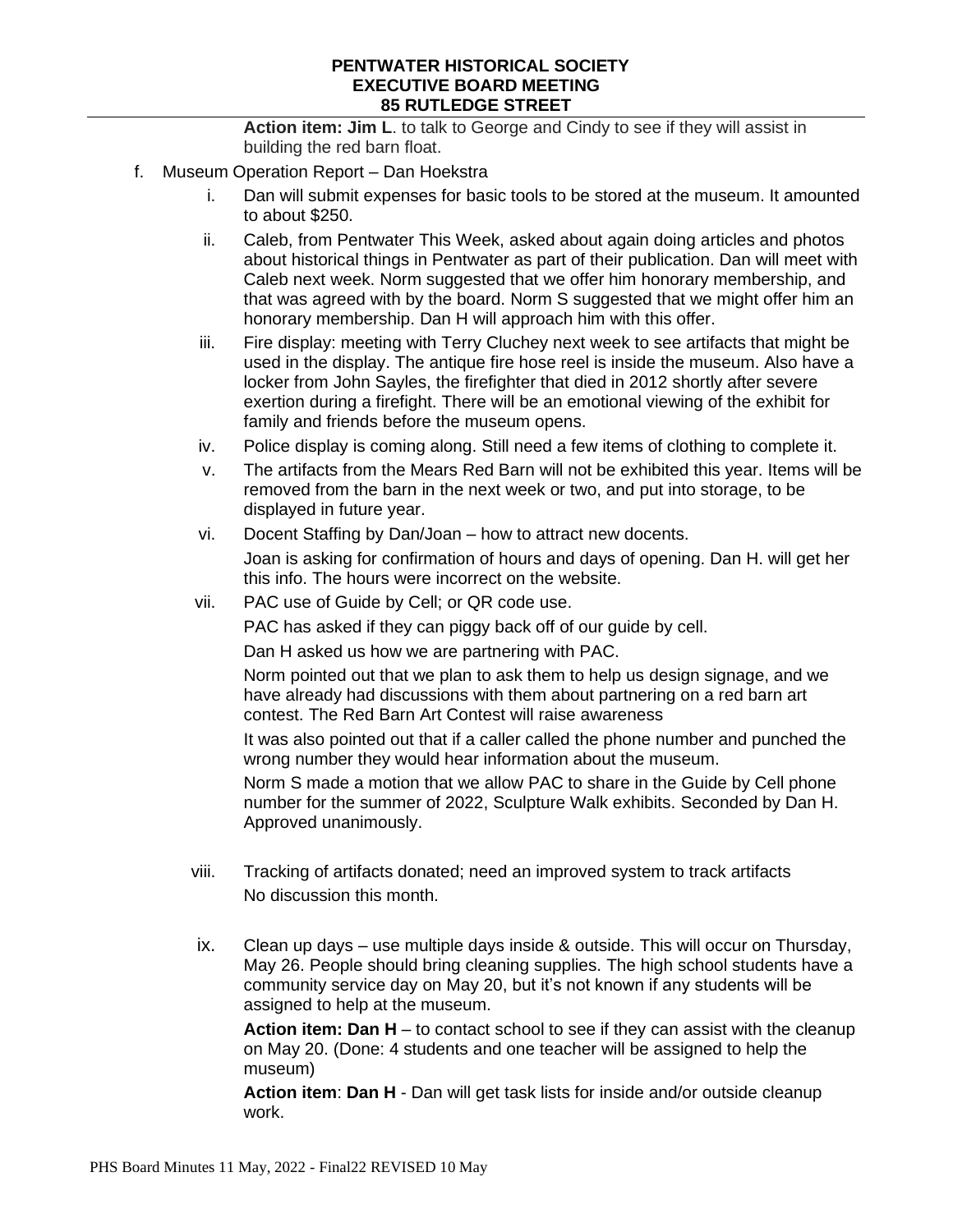- x. State Park items out of the Mears Red Barn do in middle May These items have been moved.
- g. Museum maintenance Dan
	- i. Masonry repair plan Start in late spring Terry and Dan discussed the tuck pointing at the museum. A new lift will be used. The work should be scheduled as soon as the new lift is ready to go. Dan has the contact info for the photographer from GLE to get photos of the work in progress.

# h. Technology

i. Email addresses for Board Officers – under consideration.

Discussion occurred about whether or not the museum should have an email that is a PHS email. There was general support for this idea.

Norm S made a motion that we have email IDs created for key members of the PHS board, seconded by Beth R. Approved unanimously.

- ii. System to support fundraising & merge with financials/accounting Little Green Light
- i. PHS Newsletter next due date is 1 June. Amy VanderZwart
- j. Review action items from last meeting Beth

**Action Item: Norm** will get two prices for removal of the walnut tree and will have it on the agenda next month to give an update. (done)

**Action Item – Beth** will move forward with the grant applications ARPA and MACC – Operational Support *(in progress)*

**Action Item – Beth** will submit membership to the AASLH *(completed 5/06)*

# **7. INITIATIVES**

a. Walnut tree removal – decide on approach

Budget of \$4,000 to take the tree down. Two bids have been obtained. Both companies would be able to obtain the straight sections for our use later on in the new building. Estimates came in at approximately \$5,000. An additional \$500 to remove the stump.

Mark Trierweiler also said he would like to have the wood, and would pay for the removal. Most recently he has said he is probably not willing to commit to this. Mark will get back with Dan H about this within the week.

Norm S made a motion that if Mark T and Dave Spitler decided within the week that they want it, that we would let him have the tree. Dan H and Norm S. would jointly have approval of this work. Seconded by Dan H. Approved unanimously.

**Action Item – Dan H** get in touch with Mark Trierweiler regarding whether or not he wants to take down the tree.

Stump might be worth up to \$5,000. Gun stock makers will pay top dollar for good black walnut wood. If the wood is of good quality, it could be offered up for sale.

b. Titles for our expansion project leads: Fundraising Chair & Project Manager

Norm Shotwell made a motion that we accept Bill Gigowiski as Secretary and Mike Waidelich as Treasurer. Dan Hoekstra seconded the motion. Approved unanimously.